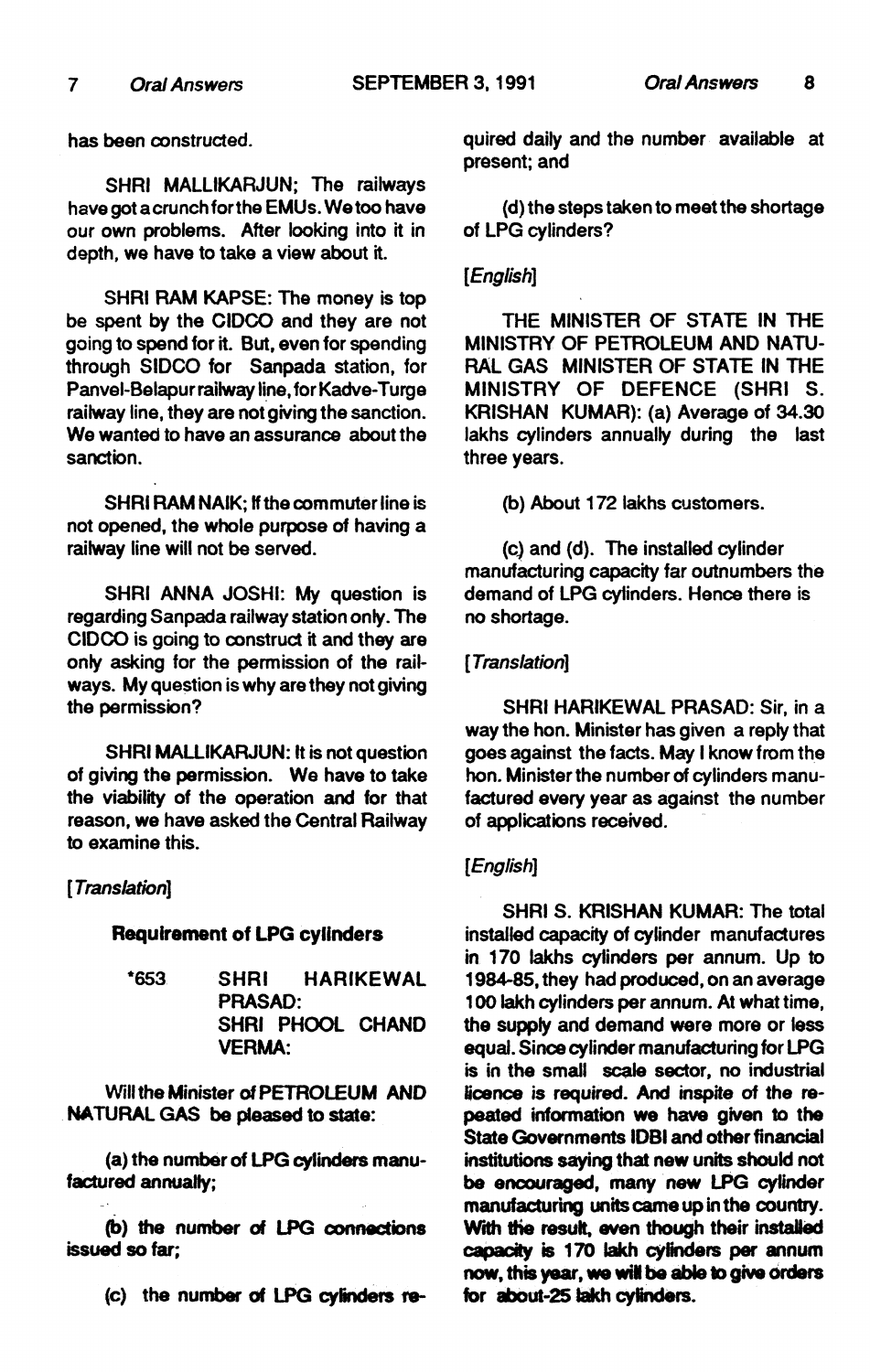Every year·s requirement is calculated as per the formula which depends on the enrolment plan. double bottle connections. replacement of existing cylinders and the new connections. Thus there is a surplus capacity; in the cylinder manufacturing industry. We have a formula for distributing the orders to the existing companies so that the sickness of the companies is minimised.

#### [*Translation*]

SHRI HARIKEWAL PRASAD: Sir, the hon. Minister has said that there is no shortage. But he has not replied *io* my question about the total number of applications received year wise. Is the hon. Minister aware that applications for gas cylinders made by people 5-6 years ago are still under consideration. What is the total number of applications received and the number of new connections given? ... (Interruptions) ...

MR SPEAKER: Please make a distinction between gas and cylinder.

# **English**

SHRI S. KRISHAN KUMAR: I bag to submit that the hon. Minister is making little confusion or distinction between the LPG connections and the cylinders manufacturing to which the main question pertains. In the manufacture of cylinders, there is a surplus capacity and there is no shortage. His present supplementary is about the pending applications for gas connections. We have 17 million gas connections existing in the country and the people waiting in the queue are about 7 millions. We can satisfy only half a million this year, one million next year, four millions from 194 onwards depending on the availability of LPG. manufacture of LPG and the restraints relating to the import of LPG.

### [Translation]

SHRI PHOOl CHAND VERMA: Mr. Speaker, Sir . I agree with this point and would like to ask separate questions on LPG and LPG cylinders. The hon. Minister in the end of his reply has stated that here is no shortage of cylinders in the country. I want to know why the Double Bottle Connection is not being provided to the consumers who have applied for the same and are having just one gas cylinder for the last 4-5 years? Secondly. the reply states that connections to 17.2 million consumers have been provided and 7.2 million persons are on the waiting list. In MP alone. 3.34 lakh persons are on the waiting list. When there is no shortage of cylinders. why is the DBC not being provided to consumers desirous of having the facility? Another thing I want to know is... (*Interruptions*)... why the 10,000 LPG connections released on the recommendations of MPs of the last Lok Sabha have been cancelled?

#### *[English]*

SHRI S. KRISHNA KUMAR: The hon. Minister is again making a distinction between the cylinders, that is the cylinder without gas being manufadured by small scale industries in the country. There are about 90 manufacturers of cylinders in the country. The gas is a different question. We have this year only about 2094 metric tonnes of LPG and we propose to increase it to 2883 metric tonnes by 1994-95 and to 4875 metric tonnes by AD 2000. This is the optimum we can raise the production of LPG because LPG is produced from our refineries and fractionators in our gas fields. The production of indigenous LPG is related to development plans of the refineries as well as the production of gas in the country.

We also import some LPG. Forthat, we have infrastructural bottlenecks in the ports. We need special infrastructural installations in the ports of LPG including special pipelines. There is also the constraint of foreign exchange. Therefore, there is a constraint in the rate of increase of LPG which can be made avalable to the consumers year after year. That is Why I said we can give only five lakh new connections this year, 10 lakh next year. From 1994-95 onwards. 40 lakh new connections will be given every year.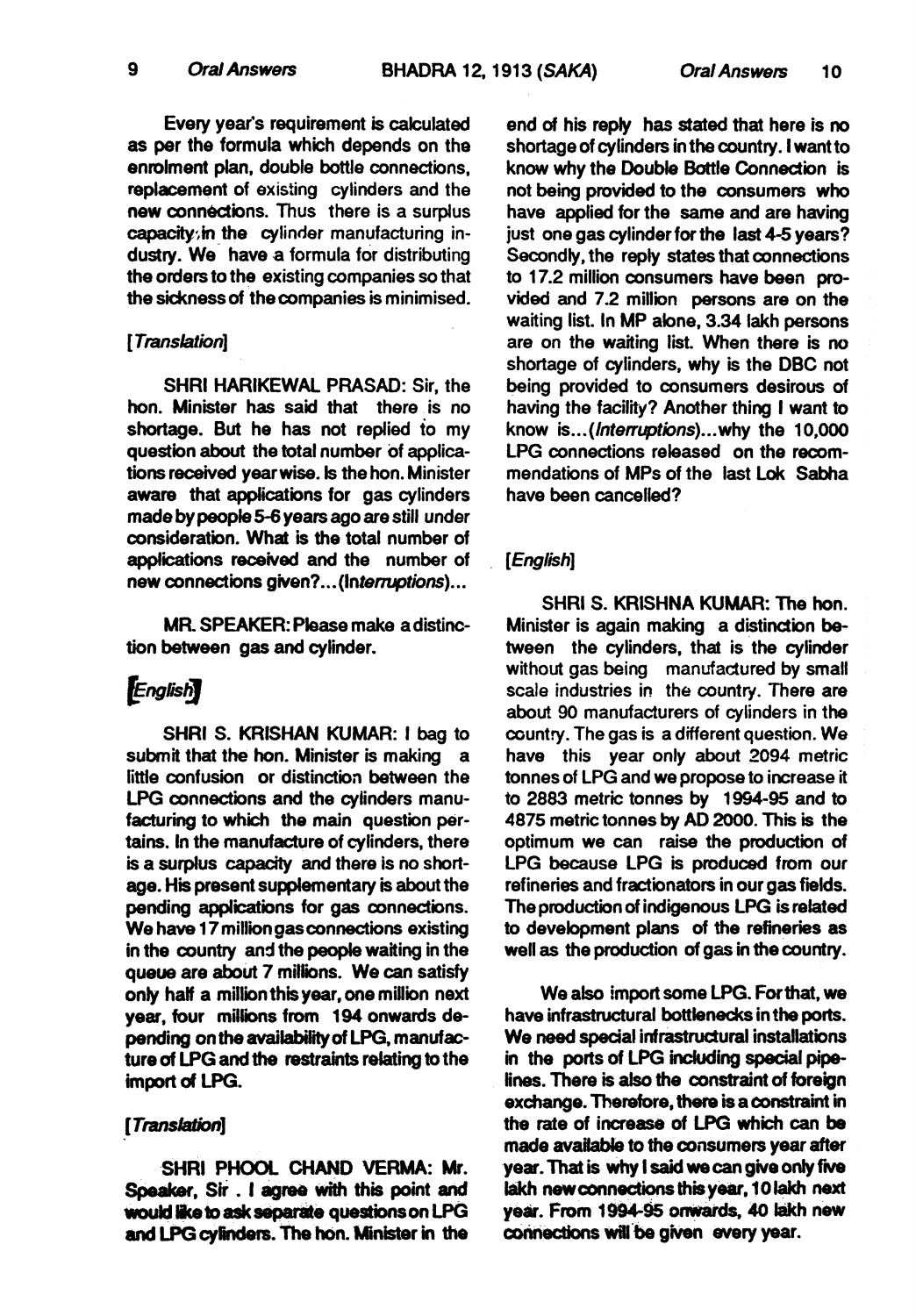The manufacture of cylinders and the distribution of LPG are two different aspects. I think, I have answered the question.

SHRI DIGVLJAYA SINGH: Sir, we have a situation in this country where we have<br>cylinders but no gas. (Interruptions)  $c$ *vinders but no gas.* 

## *(Translation]*

SHRI PHOOL CHAND VERMA: Mr. Speaker, Sir, why have the 10,000 LPG connections released on the recommendations of MPs of the last lok Sabha been cancelled?

MR. SPEAKER: You please sit down, your earlier supplementary question itself was quite lengthy.

SHRI PHOOl CHAND VERMA: Mr. Speaker, Sir, I seek your protection in this regard.

MR. SPEAKER: You please sit down

#### *(Interruptions}*

[*English*]

MR. SPEAKER: No, no; not like this.

#### *{Interruptions)*

SHRI DIGVLJAYA SINGH: The manufacturers of cylinders are totally dependent on the wishes and will of the Petroleum Ministry. What exactly are the criteria fixed by the Petroleum Ministry to allot the number of cylinders to be supplied by the manufacturers to a particular oil industry?

SHRI S, KRISHAN KUMAR: Sir, as I have stated earlier, the number of cylinders to be procured by the oil industry every year is calculated on the basis of the enrolment plan, the double bottle connections to be given, the replacement of existing cylinders and one-and-a-half cylinders for every new connection that is given.

SHRI DIGVLJAYA SINGH: What is the criterion?

SHRI S. KRISHAN KUMAR: I am coming to that. Please be patient. After calculating the total procurement order that is required, after calculating the requirements of the oil industry in this manner, order is distributed between the manufacturers on the basis of the proportion of quantity they had supplied in the past, orderliness and the timeliness of deliveries, vendor rating system based on inspection and technical qualifications.

There is a very detailed distribution guideline on how about 76 manufacturers, who are eligible, get the order. We distribute the order as per the guidelines on the vendor rating system. We ensure that each unit gets at least 20,000 cylinders a year.

SHRIMATI MALINI BHATTACHARYA: Sir, through you, *I* would like to apprise the Ministry of very serious allegations of irregularities against the boards which have been set up by the Government for selection of agencies for the distribution of LPG. Now, I have with me data on a couple of cases where cooperatives, which are supposed to be given a priority in the matter of having agencies, have been refused.

MR. SPEAKER: Does it come out of this question?

SHRI SAIFUDDIN CHOUDHURY: No gas is there in the cylinders, Sir.

SHRIMATI MALINI BHATTACHARYA: I have also got data about a lady, who is a handicapped person, who asked for such an agency and was refused without there being any proper investigation in the matter.

My question is whether these boards in the different regions are accountable to the Government for the manner in which they distributed their agencies and whether the Govt. will make enquiries.

MR. SPEAKER: It does not come out of